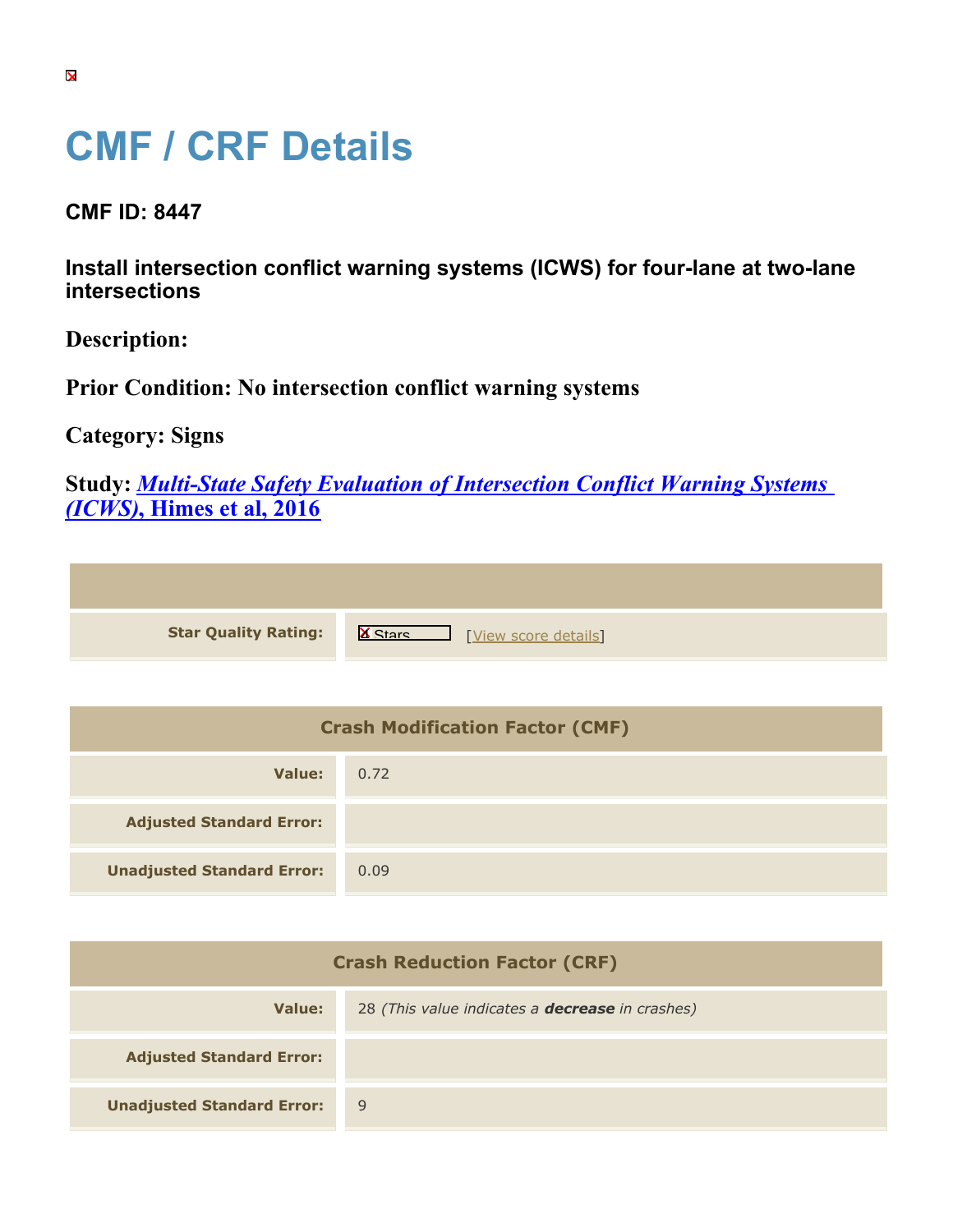| <b>Applicability</b>                    |                                           |
|-----------------------------------------|-------------------------------------------|
| <b>Crash Type:</b>                      | All                                       |
| <b>Crash Severity:</b>                  | All                                       |
| <b>Roadway Types:</b>                   | Not specified                             |
| <b>Number of Lanes:</b>                 | $\overline{4}$                            |
| <b>Road Division Type:</b>              |                                           |
| <b>Speed Limit:</b>                     |                                           |
| <b>Area Type:</b>                       | Rural                                     |
| <b>Traffic Volume:</b>                  |                                           |
| <b>Time of Day:</b>                     | Not specified                             |
| If countermeasure is intersection-based |                                           |
| <b>Intersection Type:</b>               | Roadway/roadway (not interchange related) |
| <b>Intersection Geometry:</b>           | 4-leg                                     |
| <b>Traffic Control:</b>                 | Stop-controlled                           |

| <b>Development Details</b>       |                |
|----------------------------------|----------------|
| <b>Date Range of Data Used:</b>  |                |
| <b>Municipality:</b>             |                |
| State:                           | <b>MO</b>      |
| <b>Country:</b>                  |                |
| <b>Type of Methodology Used:</b> | $\overline{2}$ |

**Major Road Traffic Volume:**

**Minor Road Traffic Volume:**